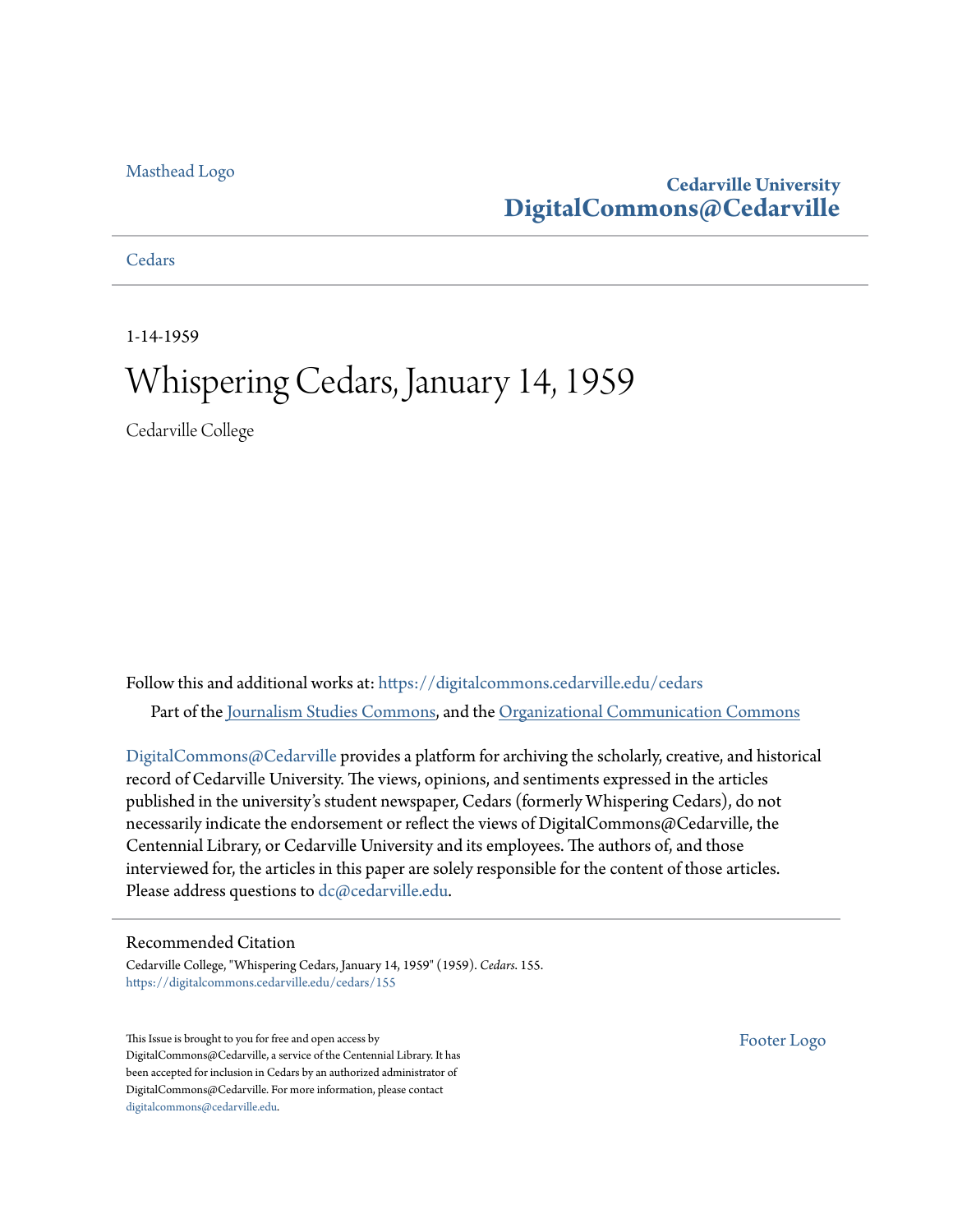# WHISPERING

## CEDARS

Vol. III

#### January 14, 1953

 $\mathbb{N}$ o. 10

#### TURNBULL REGENES N. S. F. FELLOISHIP

at the close of this school year Mr. Turnbull will be leaving his post as assistant professor of science here at Cedarville to continue his studies at the Ohio State University. This advanced study has sade posible through a fellowship grant awarded to Mr. Turnbull by the National Science Foundation.

The N. S. F. is an agency of the federal government set up t o foster scientific research and education. The purpose of these grants is to provide more effective teaching of science on the collage level.

Science professors from all of the 1400 American colleges and universities were invited to spply for these fellowships. À₫⊷. ards were made to those who were judged to show special promise as college science teachers if provided with the advanced training made possible by these grants. Of the 302 fellowships avarded this your, three were from this area, including Turnbull and biology professors from wittenberg and Antioch.

Turnbull was awarded five  $\mathcal{H}^{2}$ thousend dollars plus tuition. He will be leaving at the end of this school year and probably will be gone three years or at  $---Count<sub>e</sub>$  p 3

#### OSC.R HENRY TO PRESENT CONCERT

The first concert of the Cedarville College artist Series will be held in Milner Chapel January 15. 1959. at 8:00 P. M. These concerts are free to the students of Cedarville College. Admission for others is 50 conts for students and one doller for adults.

Mr. Oscar Henry, a member of the feculty of Central State College. is presenting Thursday's concert. Mr. Henry, who has appeared with such groups as the Boston Symphony, the Buffalo Philharmonic. and the Dayton Philharmonic, will present selections from Purcell. Scarlatti, Brahms. Beethoven. and Dinizetti.

Mr. Henry has spoeared in concerts in North and South America and Canada. During 1952, he travelled extensively in South America under the sponsorship of the -----Cont. p. 3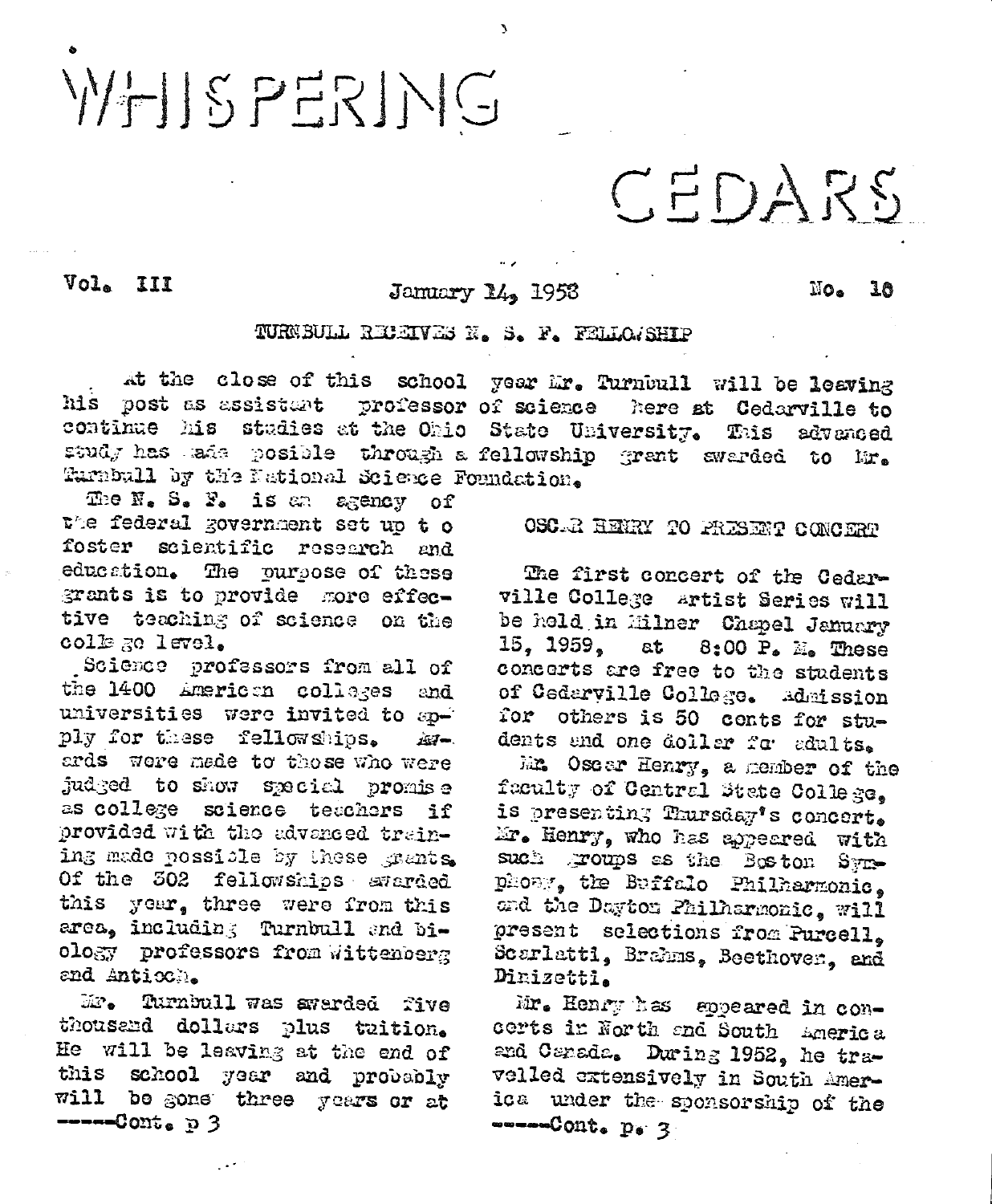#### HUNTINGTON, ASHLAND VIN

January 8, 1959—The Cedarville College in a real battle. The Yellowiackets fought hard  $a$ ll the way but Huntington just proved too much for the Yellowjackets to handle. Huntington got off to a fast start and all through the game that proved to be the clincher in the end. Cedarville seemed to have a slow first half as Huntington pumped in 44 points to Cedarville's 27 points. The second half was different and it was to Cedarville's advantage. Our boys came out determined to really put up a fight. And they did. Cedarville scored 56 points in the second half while Huntington. scored 50 points. At one place in the game the Yellowiackets were down 28 points but our boys put up a good concback by losing to the score of an 11 points dig. forence Final 94-83 in Huntington's favor. Reese led the attack in scoring with 29 points.

On Saturday, once again the Yollowjackets net with a league foe, Ashland College. The game was pretty evenly natched ΩS constantly the two teams natched five or six points for the lead. It was a nip-and-tuck contest. Ashland started out with the lead but late in the first half Cedarville had a four point lead : of  $52 \approx 48$ . But in the second half a determined Ashland cane out and won the ball game for the home town fand Once Ashland

ċ

gained the lead in the last few minutes of the second half that spelled defeat for "Contervillo. John Entner and Pete Reese both played a good game. The final score was 93 for Ashland and 88 for Codarville.

#### REESE THIRD IN MATION

"Practice nakes Perfect" night well be the motto of Ronald "Fete" For the first tine in Reese. Codarville's history they have placed a player on the scoring column for the National Associati ion of Intersellegiate Athletics. The player is none other than Pete Reese. Pete has achieved a 27.9 average in the first five games of the season. Also Pete was the only fellow from the Mid-Ohio league that was placed on the list. Pete had the honors of being the top scorer in Greene County in his senior year of high school at Codarville. Pote placed third in the nation among small colleges of the nation. As this sports editor speaks for the student body, we say "Congratule. tions, Pete."

#### GIRLS<sup>t</sup> BLSKETBLIJ.

Last Wednesday no ganes were played in girl's intramural basketball because of a lack of players. Eleanor Taylor's tean had to forfeit to Rosemary Smith's team and Jo Ann Matson's tean forfeit. ed to Nancy McDivitt's team.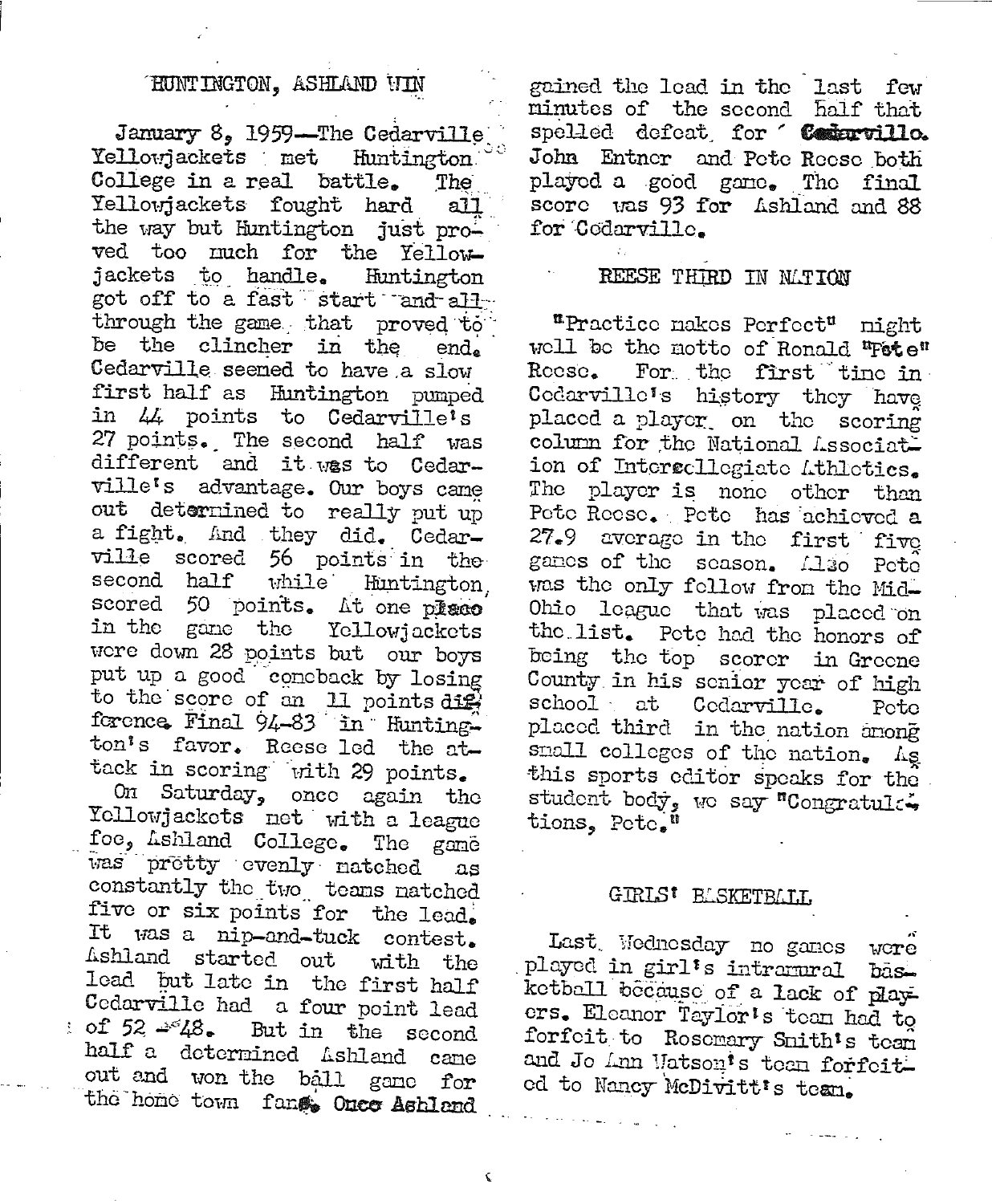#### THE SENIOR SNEAK IS A GRAAD SUCCESS

It was Tuesday morning, January 6. Norves were tensed and hearts beat fastdrad the hands of each watch neared 9:10 h. M. After much tactful and prains planning, the hour for the Sonior sneak had arrived. As if rehearsed, the procision movement of excape began. A speech class was deserted by a puzzled professor, a car stopped gt the library, another approached town from the north, still another and another moved from different points of embarkation to pick up the crafty Soniors. After a brilliant escape from under the very neses of the unwary Juniors all left Cedarville from a contral point. With out doubt, the snock of 1959 exhibited and unexceled spirit of unity and superior effort.

Upon arriving at Cincinnati, the exuberant Seniors visited the well-known Ted's Cafeteria where they were served sizzling charcoal broiled stecks with their delicious meal. The next stop was the Taft Museum where one of the nation's top art exhibitions is open to the public. One may also see numerous vases and wares from past dynastics. The cars then sped through some of the residential districts of Cincinnati, past the mighty Ohio River, to stop at the Botanical Gardens in Eden Park. This is a treat in itself for hundreds of species of plant and tree life are displayed from all parts of the globe, in a

secringly natural environment. Notwithstanding, this spectacle failed to suppress the heavy laughter of Alfred E. Neuman and Professor Turnbull as they dodged from tree to tree in the lush undergrowth. The final stop before leaving the city was the Natural History Museum where the exhibits of God's great creation were shown. The tour covored subjects from the bones of ancient man, life in the ocean depths, and the jumgles of the Amazon.

The Senior caravan then embarked for Oxford, Ohio. After eating their evening meal at the Oxford Inn, they attended the conclusive cvent, a basketball game between Miani University and Xavier University of Cincinnati, two of the nation's top teams.

Any hope of a late arrival of the Seniors quickly faded as each car entered Codarville on time. With saddened looks of failure and despair, the Juniors slipped into their beds, a disgruntled and defected lot. Once nore the Senior class was able to rejoice over another remarkable triumph.

#### WHISPERING CEDARS STAFF

| Editor  | Marlene Davis    |
|---------|------------------|
| Sports  | Dave Thomas      |
| Foature | Paul VanKlook    |
| Nows    | Bob Price        |
|         | Linda Johnson    |
| Typists | Joyce Grant      |
|         | Charlene Ressler |
|         | Sharon Dobbs     |
| Mailing | Delores Osborn   |
| Advisor | Miss Kantzer     |
|         |                  |

ستمددت الحاياة وأدار